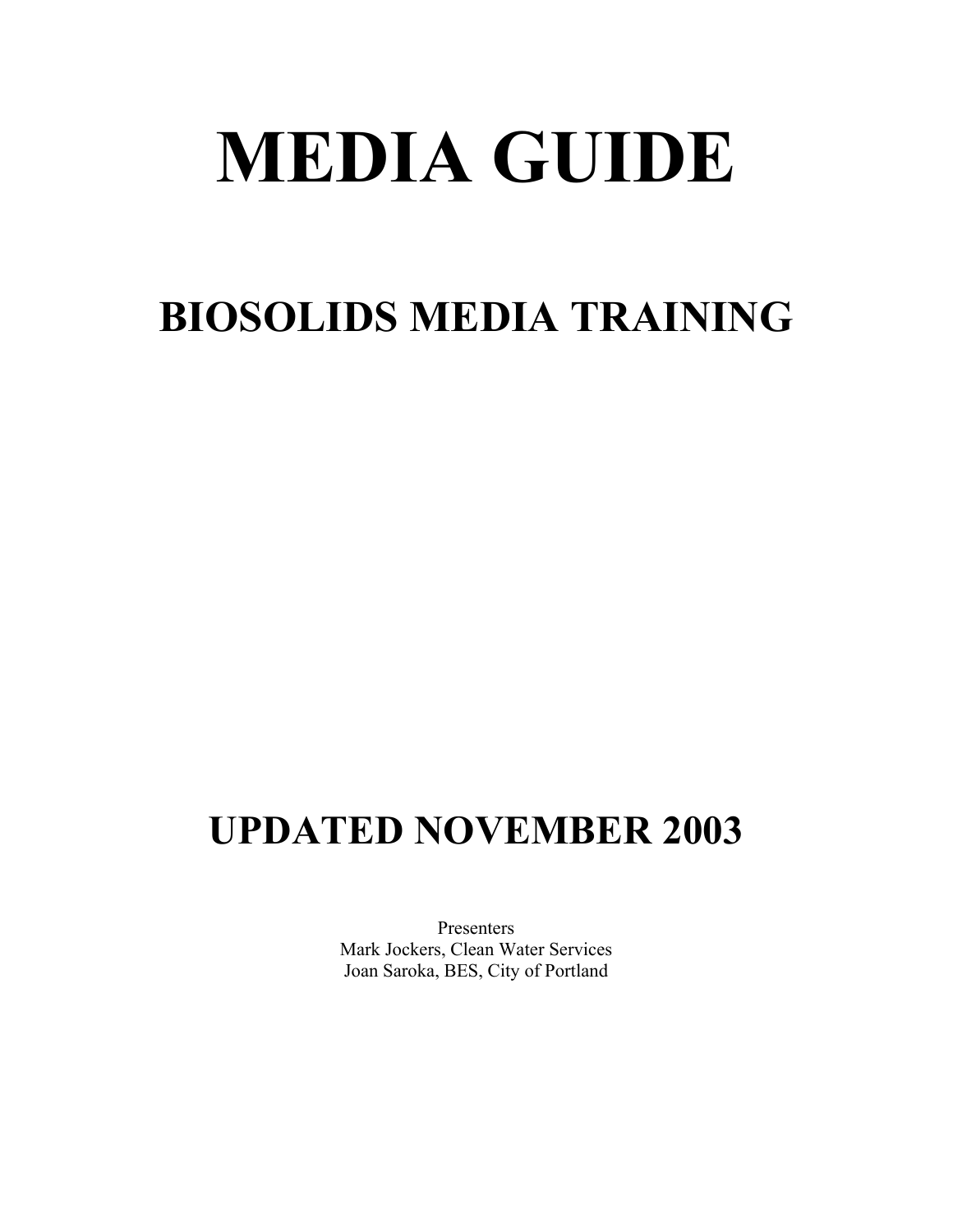# **TABLE OF CONTENTS**

- 1. Preparing for an Interview
	- Getting Started
	- Developing Key Messages
- 2. Managing the Interview
	- Style
	- Knowing the Media
- 3. Successful Interview Check List
- 4. Summary of Successful Interview Tips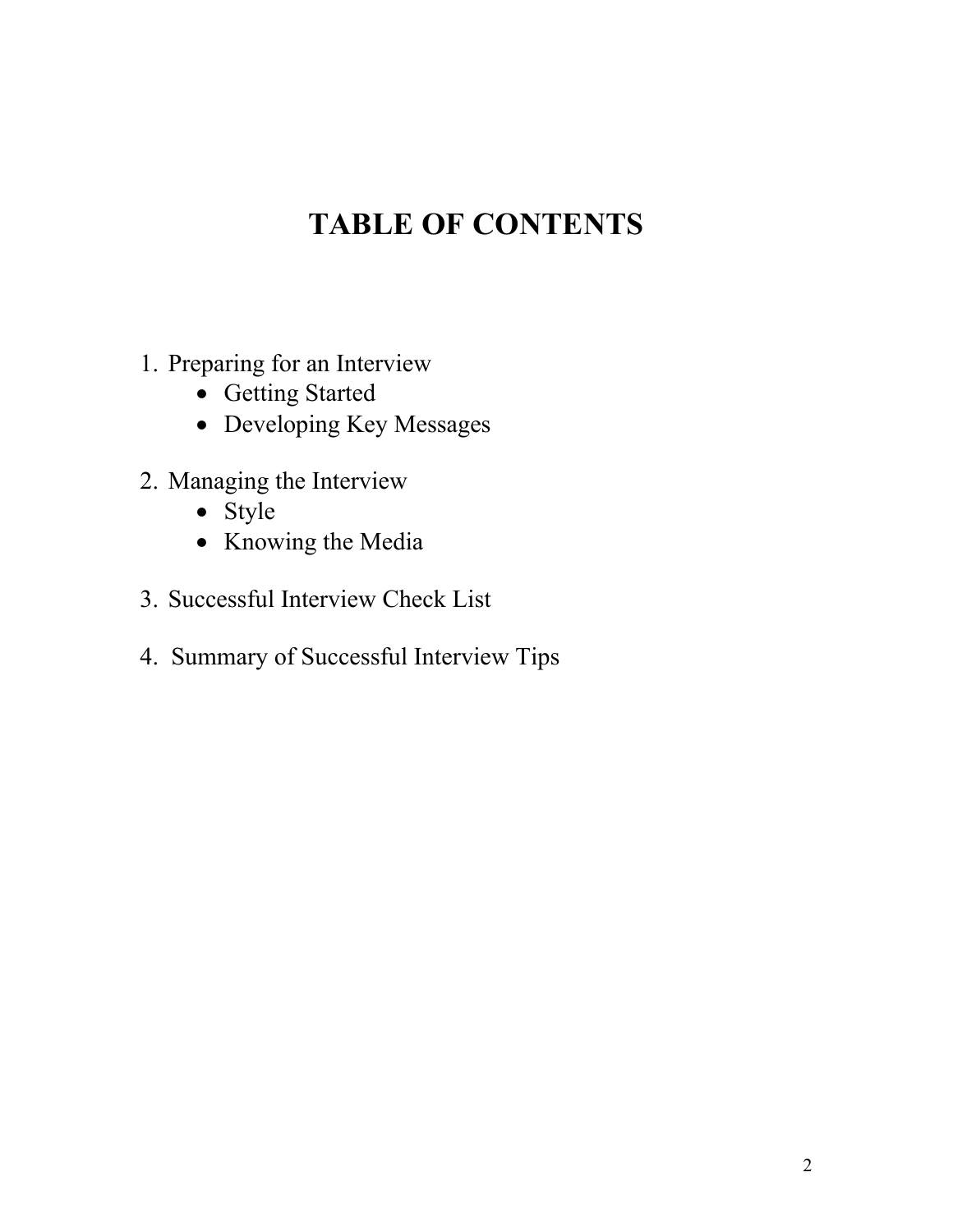# **PREPARING FOR AN INTERVIEW**

#### *Getting Started*

- 1. When a reporter initially calls make sure you understand exactly what the reporter wants to know. Ask the reporter questions until you are clear. Let the reporter know that you need to do some research, then you will get back to them. Then promptly get back to them. Don't speak until you're prepared!
- 2. Ask yourself, "Is my organization the appropriate source of information, or is this within another organization's purview"? If it is yours, proceed. If not, contact the other organization to alert them, then get back to the reporter and direct them to the appropriate place.
- 3. Gather the appropriate people in your organization and determine the facts. What do you know for sure?
- 4. Determine what you don't know and how you will find out.
- 5. Set specific goals for the interview. Ask, "What result would we like to see from this coverage?"
- 6. Identify your key audiences and the actions you'd like to see from them as a result of the coverage.
- 7. Develop the 2-3 key messages/themes that sum up your viewpoint.
- 8. Don't allow the media to be the only source of news to the people that are important to you. Determine who else also needs to be informed directly, and how.
- 9. Practice answering the questions you know the reporter will ask and other potential questions.
- 10.Get back to the reporter, making every possible effort to honor their deadline. If you can't respond before the deadline, let them know why and when you will be able to respond.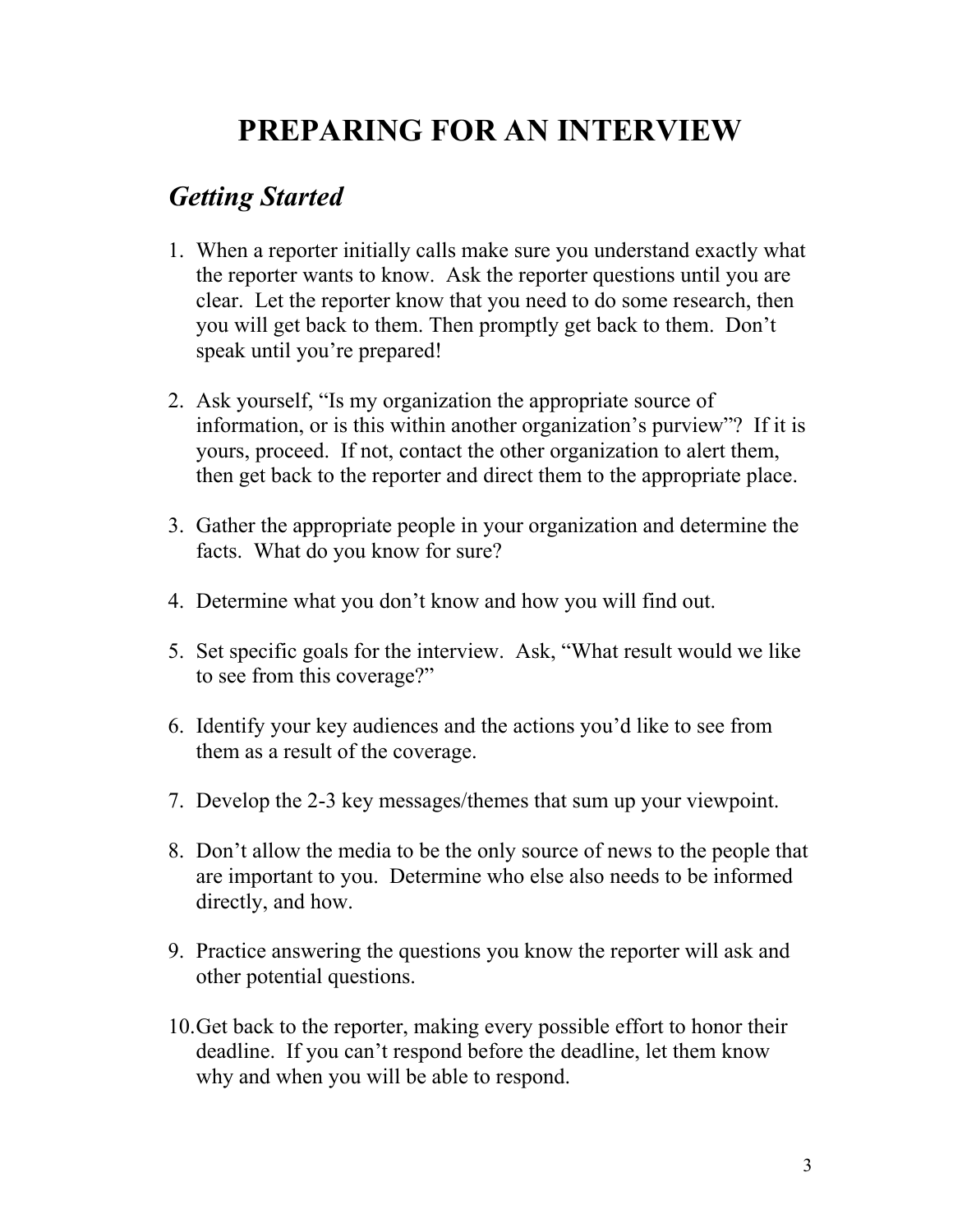### *Developing Key Messages*

There is no way you can tell everything you know about Biosolids in a normal short news interview. They reporter has an objective for the interview….and so should you. Develop two or three key messages and then structure your answer around one of those messages. Key messages should be positive, honest, stated with the listening (or viewing) public in mind (remember – they are the folks you are talking to) and package your answers as benefit statements.

#### **Key messages and themes**

There are really three sets of key messages you can have prepared well in advance of an interview.

- 1. Agency messages a broad set of messages that reflect the goals of your municipality and the community reasons for a biosolids program. A few to consider are:
	- a. We're in the business of protecting public health and the environment.
	- b. We're committed to meeting environmental needs of the community
	- c. Providing cost effective public service.
- 2. Department messages a set of messages that deal with wastewater treatment and how that activity creates biosolids. A few to consider are:
	- a. We provide sewer service and wastewater treatment for the community to protect the environment and public health.
	- b. We involve citizens in the decision making on wastewater projects so the service meets the needs and values of the community.
	- c. We provide cost effective sewer/wastewater services.

#### **Biosolids Key Messages**

Biosolids messages – a set of broad messages about biosolids that you can refer to at anytime in an interview. A few to consider are:

- a. Biosolids are created from a natural process.
- b. Biosolids are carefully regulated under strict DEQ and EPA guidelines.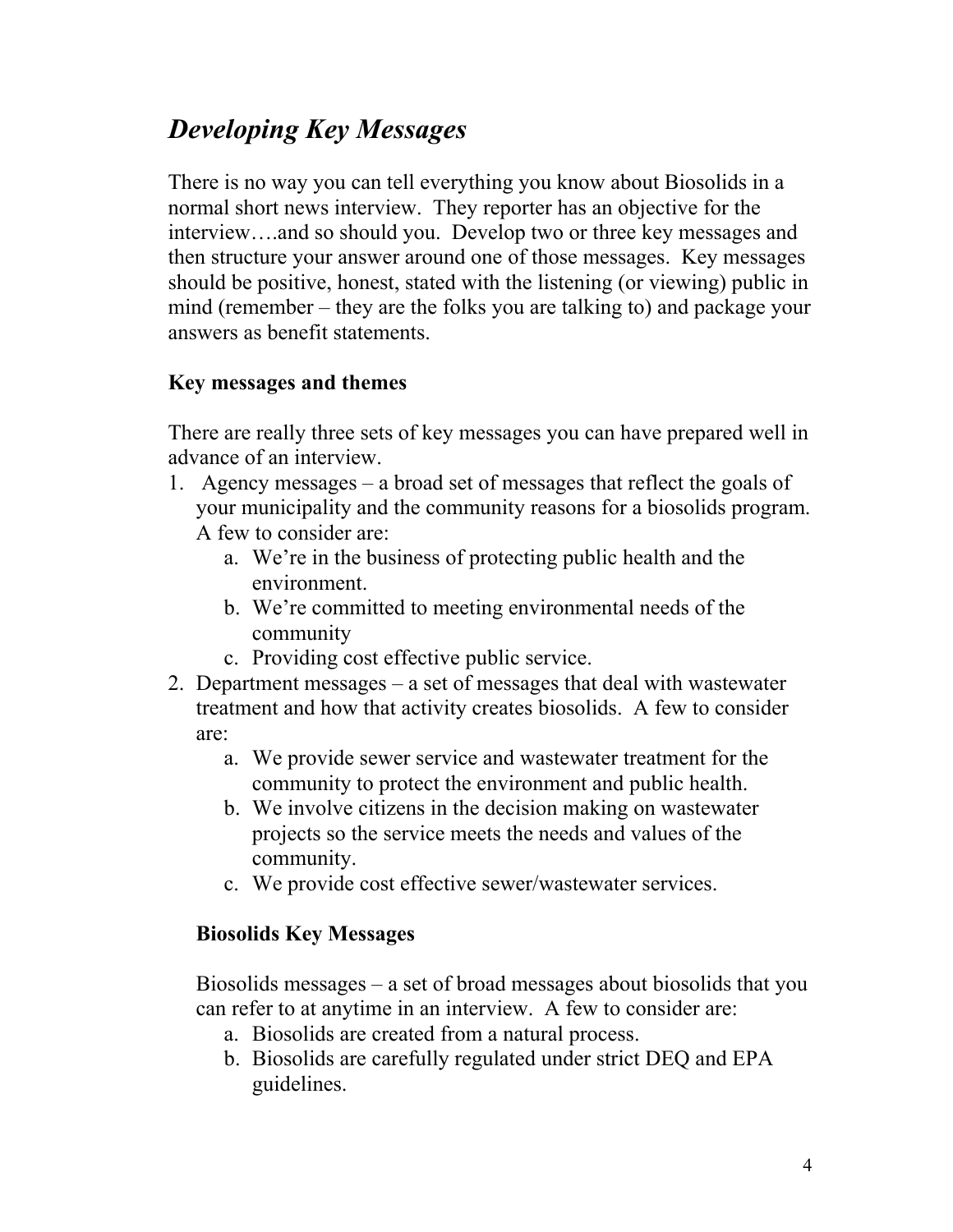- c. Biosolids are treated to destroy harmful pathogens and reduce odors.
- d. Industries that have an impact on biosolids are strictly monitored and regulated by local, state and federal pretreatment requirement.
- e. Biosolids have played a crucial role in the clean up of the nation's rivers and streams.
- f. Land application of biosolids improves and maintains productive soils by returning valuable nutrients to the earth.
- g. Land application of biosolids is a cost-effective, sustainable alternative to the application of chemical fertilizers.

Biosolids messages may vary with type of community. THINK ABOUT WHO WILL BE HEARING THE MESSAGE and what their major concerns are. Develop the key messages to meet the needs and expectations of the audience. (If the interview is being prompted by concerns of a "gentleman farmer"- newly developed neighborhoods in a traditionally rural area – think about what types of things that person will need to hear to feel more comfortable with this long term program to apply biosolids to the neighboring farmland.)

You do not have to develop your messages alone. Feel free to contact others in your agency, other biosolids professionals or communications professionals in your community or through ACWA.

#### Urban/suburban messages

Biosolids are created from a natural wastewater treatment process. The wastewater process has tight regulatory controls to insure safety. The material has comparable odors to other natural soils amendments. Biosolids are applied in ways to protect our waterways.

#### Rural messages

The treated material is tested for use on crops. Biosolids are applied properly to match the needs of the crops. Monitoring soils and groundwater is done on a regular basis. Biosolids are a cost-effective method for improving soil conditions and stimulating plant growth.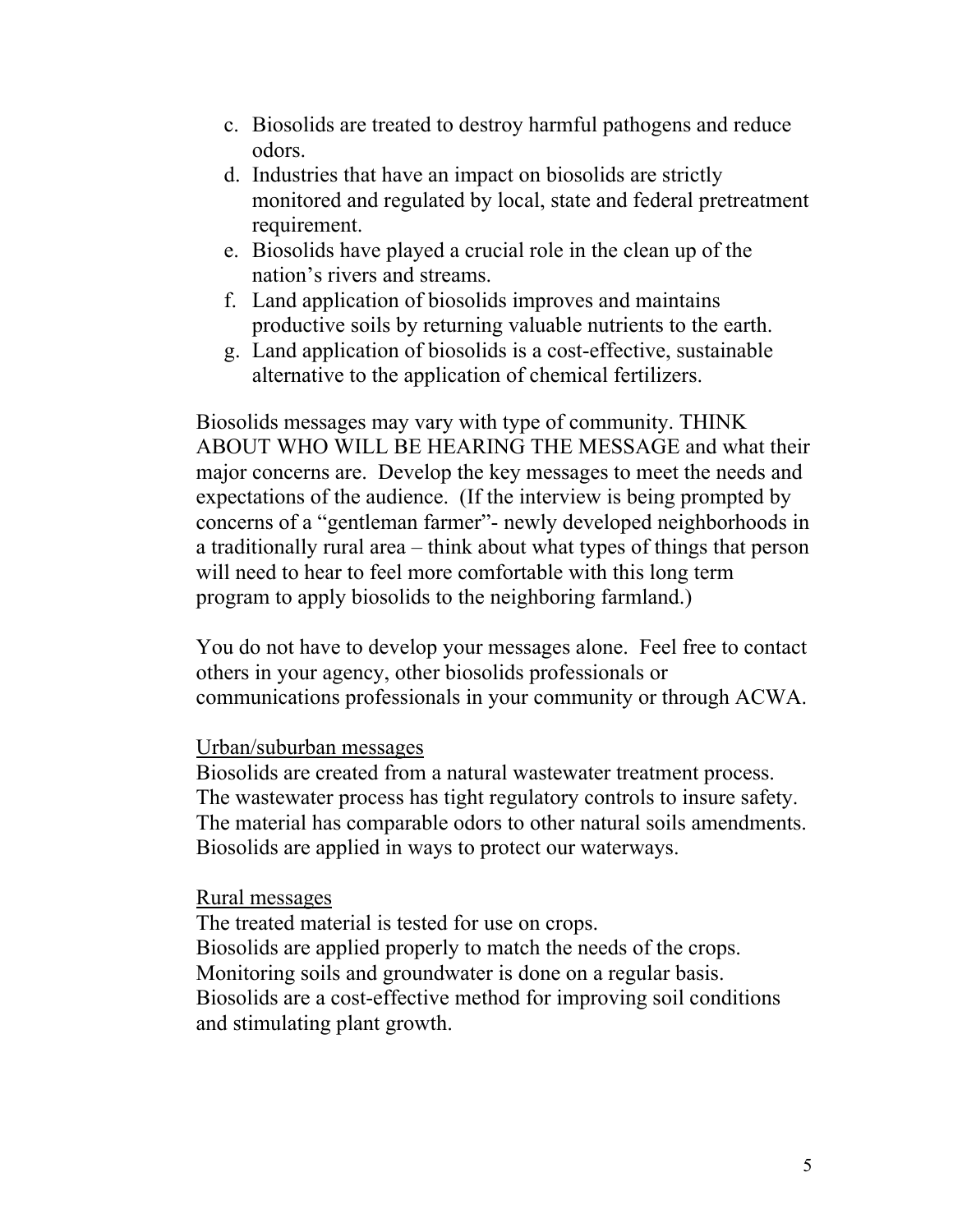#### **Counteract the YUCK factor**

- Acknowledge that people (and the interviewer) think biosolids are "yucky" because of their origins.
- Show it have a bag of it so people can see it, touch it or smell it.
- Provide tours of the facility where it is made or where it has been land applied.
- Always refer to it as "treated" material. (underlying message that something has been done to make it clean)
- It's a product that is used and will continue to be used in the future.

#### **Risk Communication Messages**

A few things to remember:

Any controversy regarding the safety of biosolids in a community is more about the values and interests of individuals in the community and NOT about the actual science.

If people in a community consider biosolids as a hazard they are concerned about the risk it poses to their health, family and property.

If people are outraged about biosolids it is likely because:

- the presence of biosolids in their community is not voluntary (they were not asked if the land application was alright with them),
- it is a material they are unfamiliar with,
- they have heard "negative stories" about the material
- they don't trust you (they don't know you),
- you or your agency have been unresponsive to their concerns and questions.

It is the outrage issues (not the risk issues) that will hurt your agency reputation in the community.

Outrage about biosolids is about process rather than substance and it is about how you are perceived.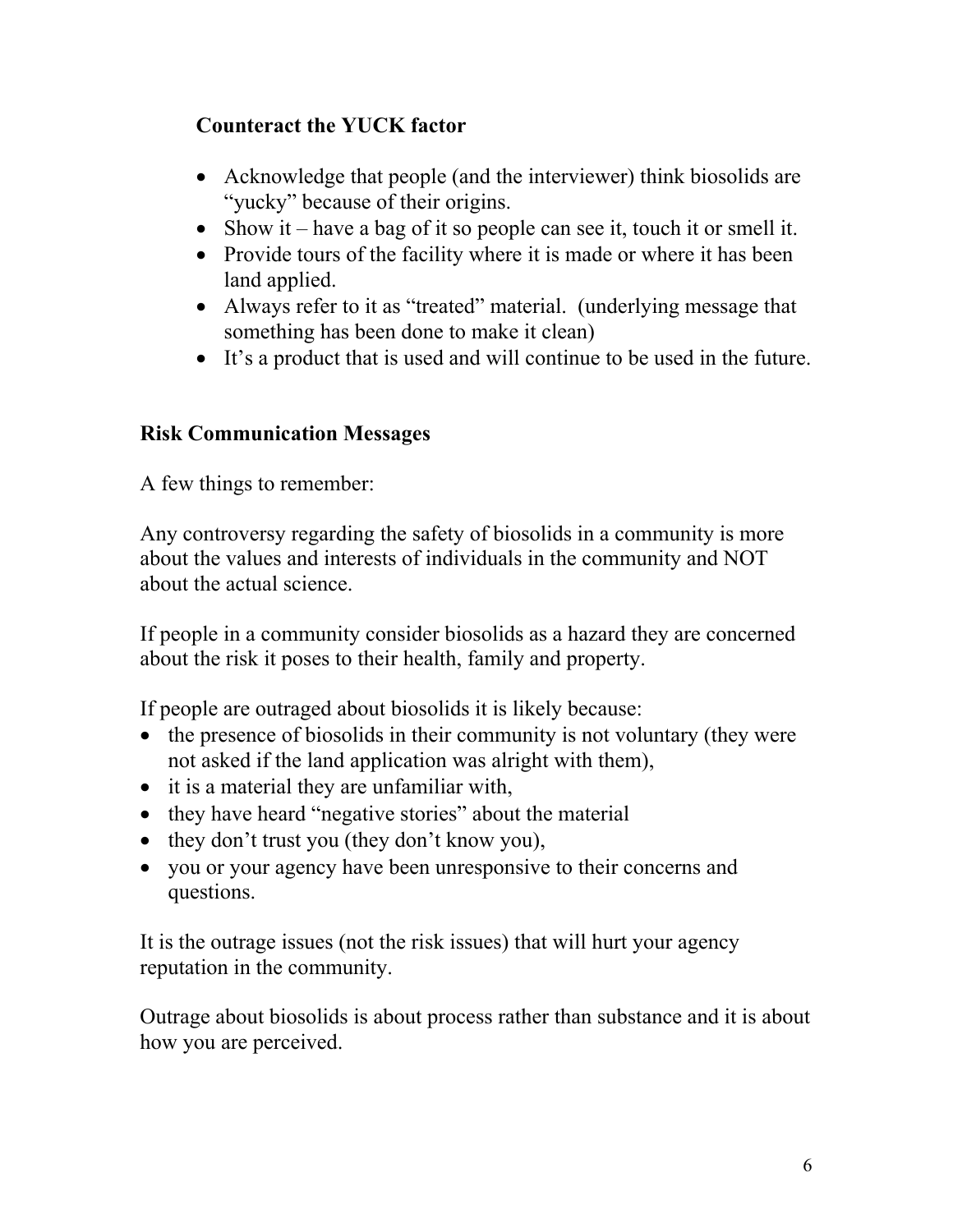Anticipating and responding to grievances, complaints and questions is much more important than relying on informational materials such as brochures and newsletters.

- 1. Don't ignore a complaint or a request for information.
- 2. Don't try to bury people with information and data about "how safe" biosolids are. (People don't like to be told they are wrong – especially if they are already mad about something.)
- 3. Don't try to discredit them. (Especially if you have already tried to ignore them or bury them in information). They will likely find a very credible ally to help them.
- 4. If you do 1, 2, and 3 above you will likely end up spending money to fix a problem that really would not have been a problem to begin with if you have been open to the complaint and/or request for information.

Remember, when you have a real problem or "hazard" with your biosolids program you fix it.

If you have "outrage" about your biosolids program you need to mitigate it also.

#### **Messages**

Go for the middle ground. In a fight between "terribly dangerous" (claims by those upset with you) and "perfectly safe" (you and your agency), the winner will be "terribly dangerous". Don't try to give yourself an  $A +$ . Leave lots of room for people to make suggestions on what you could do better.

If there have been problems (or complaints) about your program, admit that and let them know the improvements you have made. It is up to your stakeholders, (not you) to decide when past problems may be set aside.

Provide information and acknowledge any current problems with the program. If you omit, distort or try to "spin" your message it can damage your credibility as much as telling outright lies. Build your credibility by acknowledging problems before you solve them or even before you know if you will be able to solve them.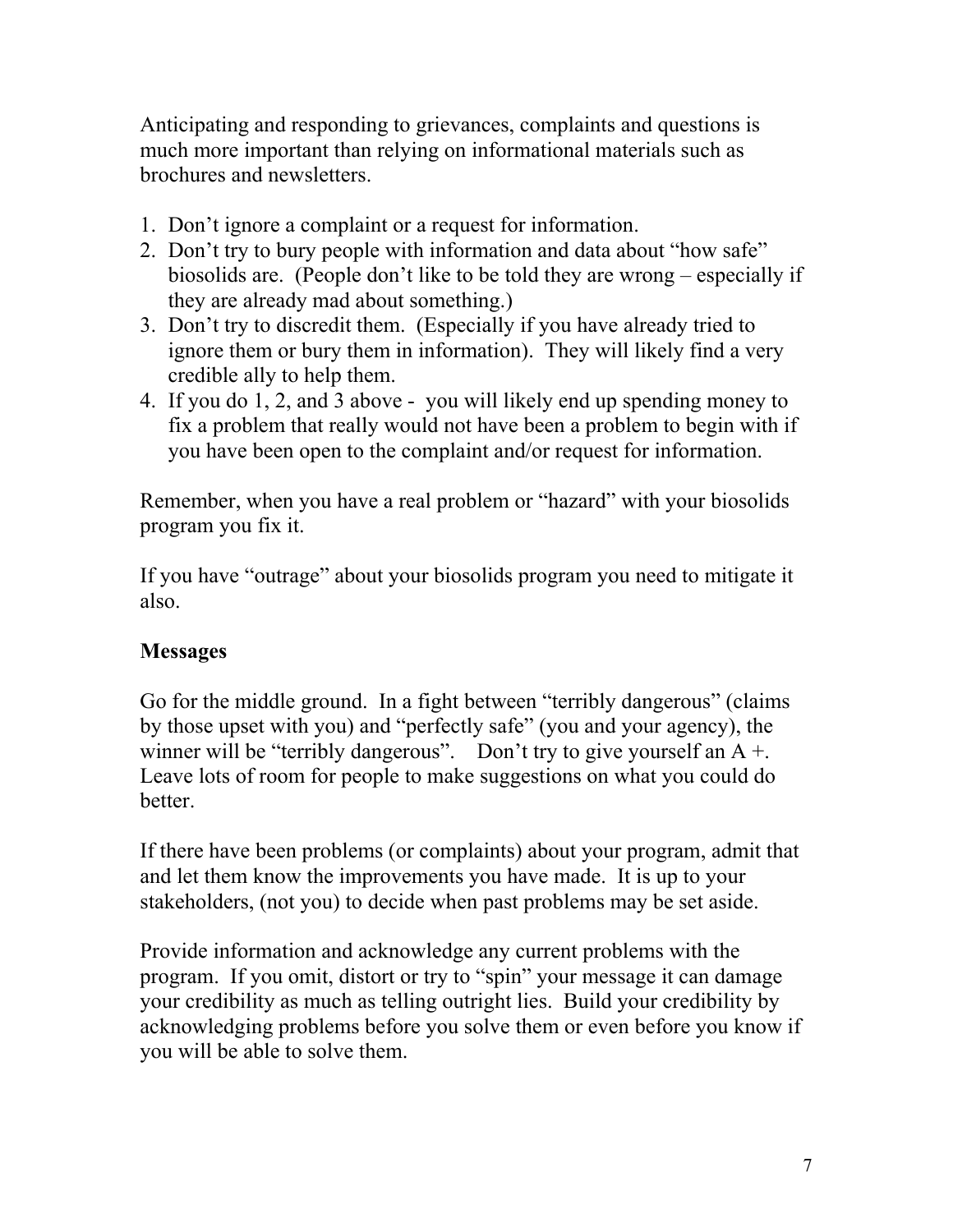Discuss your achievements with humility. Attributing your good program to your own natural goodness will trigger skepticism. Admit your good work is due to community input and regulatory requirements. If people understand you are following some rules (that you weren't responsible for setting) they will be more likely to believe you.

Share control and be accountable. People (when outraged enough) will want to strip you of control of your program. They will think, if you don't control it they will have more influence over it. Look for ways to talk about the control being shared by others who are keeping you honest and can certify your good performance.

#### **Techniques**

- Be responsive to all requests. Don't deny the problem (or allegations) and don't circle the wagons. Be willing to listen to the concerns and help find the answers.
- One-on-one conversations and tours to create a climate of understanding and trust.
- Be open to a monitoring program that stakeholders feel good about. (You may end up spending more on changes to your program if you don't deal with the "outrage" up front.
- Actions speak louder than words. First do good things and then talk about them.
- Be willing to discuss all aspects of your operation nothing should be off limits.
- Keep communicating. Continue talking and educating. Don't get defensive. Listen very hard.
- Truth  $+$  Time  $=$  Trust.
- Keep stakeholders and the media informed.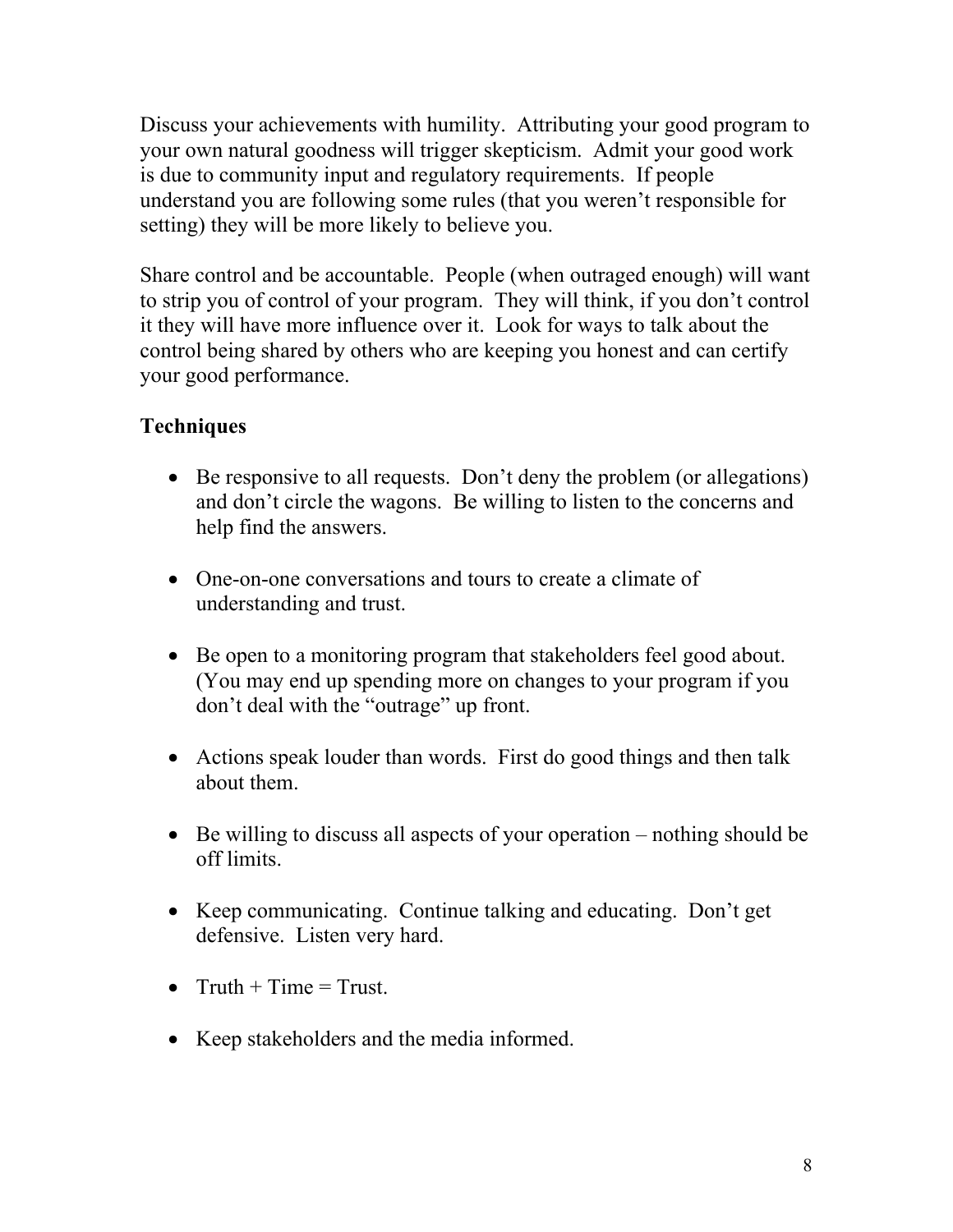#### **Importance of "Third-Party" Sources**

A basic tenant of journalism is to interview multiple, often conflicting sources in an attempt to tell both sides of a story. This is especially true when reporting a story involving controversy or conflict.

Reporters will know the opponents of your project, but they don't always know where to get other sources of information. You can help direct reporters to these other informed sources who can provide another angle to the story. These "third-party" sources may not delivery your exact message, but they can provide a level of creditability that your organization may not have if you are the primary subject of the story. Third-party sources are often used to help put the story in perspective. These sources can help explain how the issue fits into a regional, statewide, or national perspective. Some valuable third-party sources that can be helpful in explaining biosolids application include:

- **Industry Associations:** ACWA, NBMA, PNCWA and WEF
- **OSU Extension Service and other university/research sources**
- **Oregon Department of Health Services**
- **Farmers**
- **Local or county health officials**
- **Regulatory agencies**
- **Environmental organizations**

#### **Developing and working with third-party sources**

With the exception of our industry association partners and regulators, you cannot expect third-party sources to be instantly familiar with the status your programs. Developing a relationship and working with these sources in advance of a media story is invaluable.

- Add these sources to your mailing list
- Develop and share an executive summary of your biosolids management plan with the sources
- Meet with the sources annually to update them on your program and answer any questions they may have
- Provide the sources with a basic media kit on your organization and biosolids management program
- Conduct tours of your biosolids application sites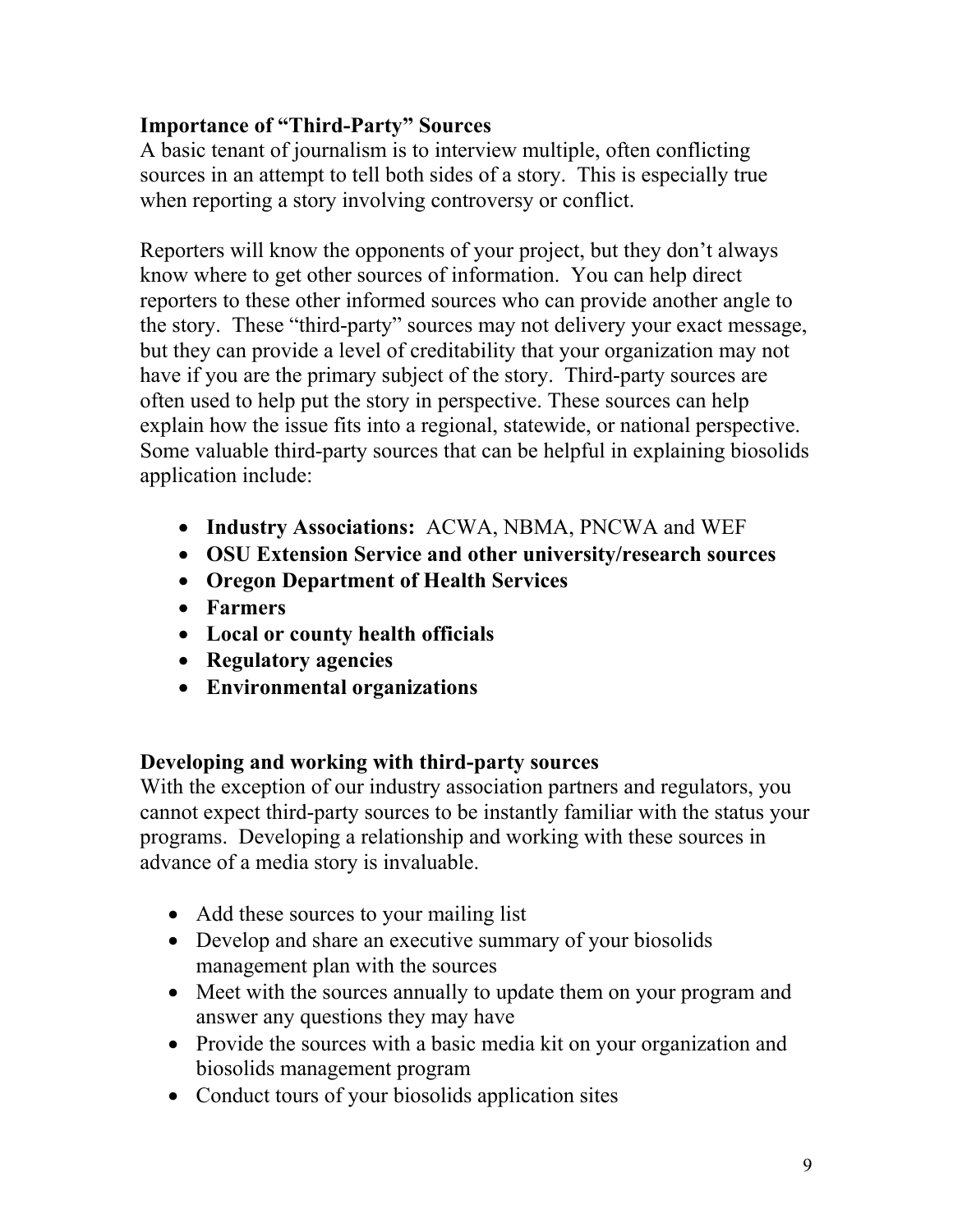#### **When the media calls**

Once you have determined the reporter's objective, you can assess which third-party sources might be of greatest value. Some steps to keep in mind:

- Be helpful. Offer to provide the reporter with other sources of information. Give the reporter the specific name and phone number of the source.
- Immediately contact the third-party sources, alert them of the story and provide the sources with an update on your program.
- After the story has run, contact the third-party sources—even if they were not quoted—and assess the story. Answers any questions that were raised.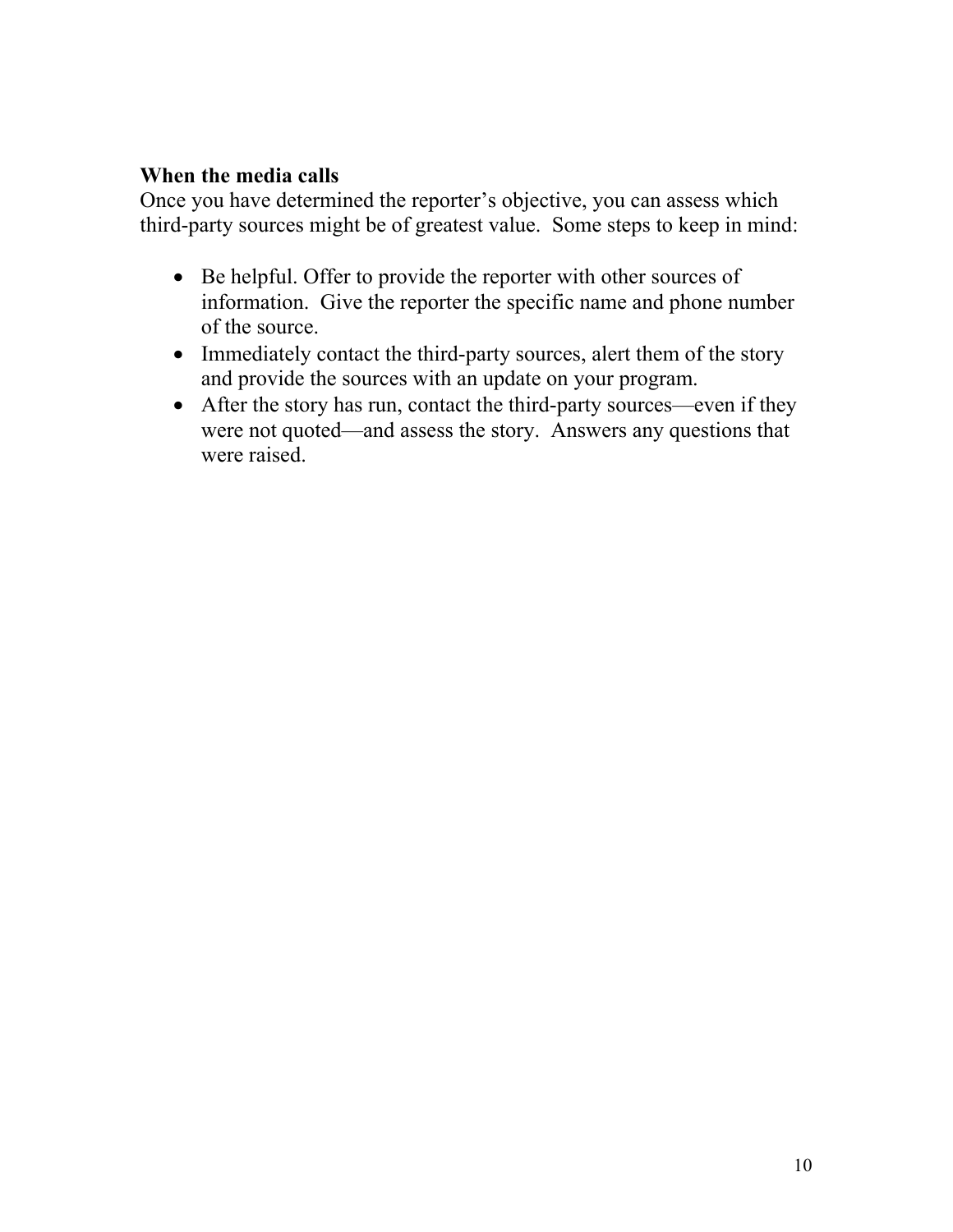# **MANAGING THE INTERVIEW**

# *Style*

Journalists use an "inverted pyramid" style of writing and broadcasting. That style states the Most Important Facts First (MIFF). What follows with each subsequent paragraph is less important. As listerners and viewers we have come to expect that the first fact is the most important. The facts stated are remembered the best and most often those reported. So, make your main points first and then support them as necessary.

Reporters and editors are always working against deadlines. Often if they are late, they will only review the first responses on the tape or look at the first few pages of notes.

#### **Control the environment**

If you start an interview with "what do you want to talk about?", the reporter has control. On the other hand, if you start an interview with a conversational discussion of your key messages, you have control.

By leading with your key messages you have given the reporter information to ask you questions about. You have also defined the areas you are willing talk about and started your brain thinking about the major points.

A successful media interview and subsequent "good press" is as much or more your responsibility as it is the reporter. If you are defensive or obstinate, it is the natural instinct of the reporter to assume you are hiding something. If you ramble when answering, you make it harder for the reporter to easily find the quote they can use to make their story clear and easy to understand.

#### **Location**

Where you are interviewed is an important part of the communications message. Don't automatically assume that you have to meet in your office. If there is time, encourage the reporter to meet you in a working location (at the biosolids area of the treatment plant, at an area when the biosolids are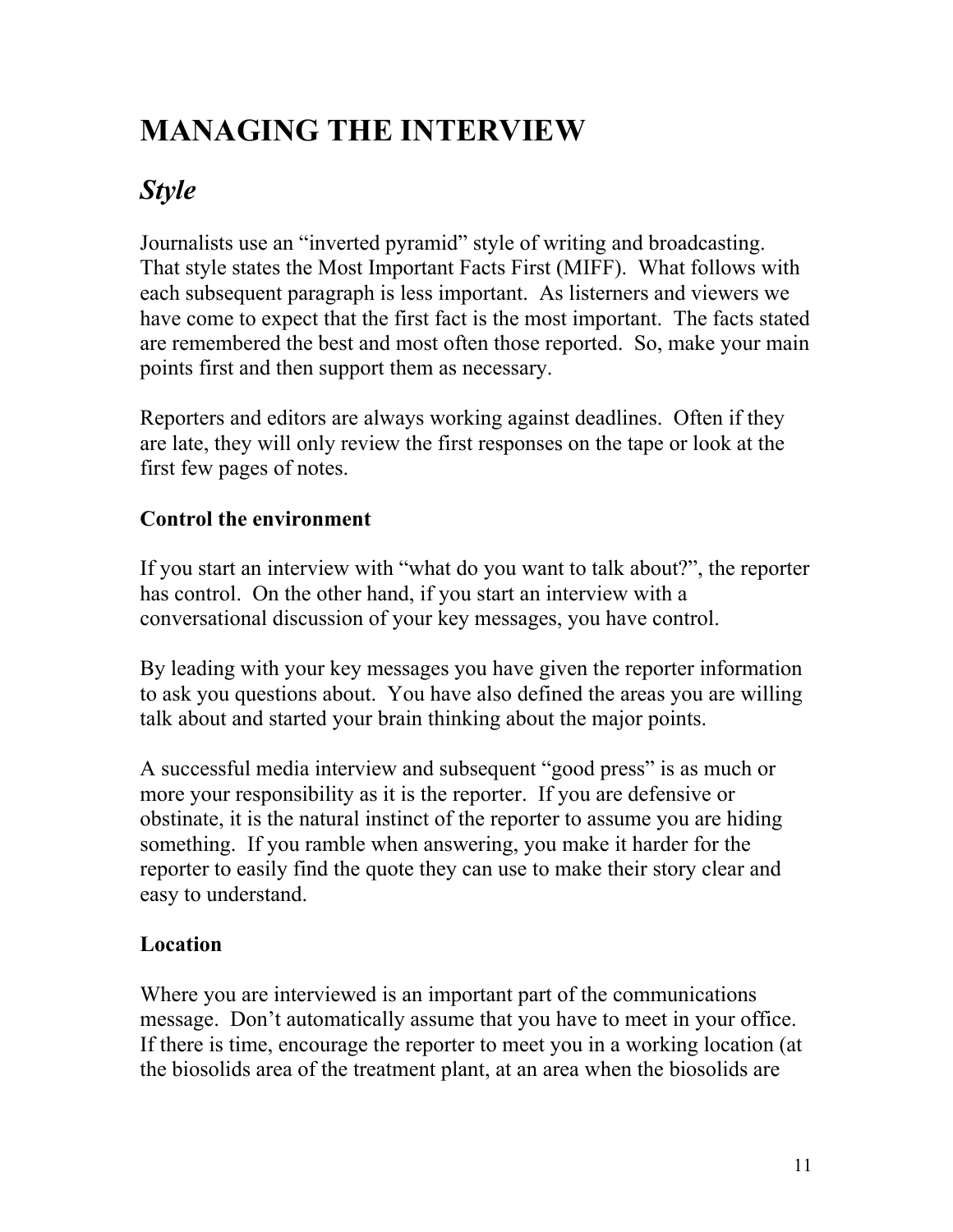being applied). Location visuals help enhance and give credibility to your message.

Do make sure the location is "checked out". Taking a reporter someplace that is embarrassing or classified can throw off the entire interview.

If you do need to meet in your office, select a spot that has some charts, maps or visuals that depict an active working environment. If possible have samples of the material on hand.

#### **Body Language**

Several studies have shown that more than half of our oral communications are non-verbal, or what we call "body language". Our feelings and attitudes are almost all transmitted non-verbally. Reporters often make value judgments about integrity, intent, sincerity and honesty from our non-verbal cues and the tone of our voice. A few tips to keep in mind:

- Speak up, articulate and vary your delivery pace and inflection. Think of a monotone voice as a version of slouching. Too loud is domineering; too soft is submissive.
- Open hands and open gestures denote confidence, candor and openness. Crossed arms and legs send messages of closure and feet on the desk or hands clasped behind the head are domineering versions of closed body language.
- Sit erect in your seat and lean slightly forward to indicate openness and attention to what the reporter has to say.
- Make sure you are sitting on a chair that does not swivel or lean back. You will tend to "squirrel around" during the interview and look wiggly to the viewing audience if you are in a movable chair.

### *Knowing the Media*

#### **Working with Reporters**

Reporters are trying to do a good job at their work just like you! Reporters often cover stories on all sorts of subjects, so rarely will they know your business as well as you do. They want you to be a good interview because that actually makes their job easier.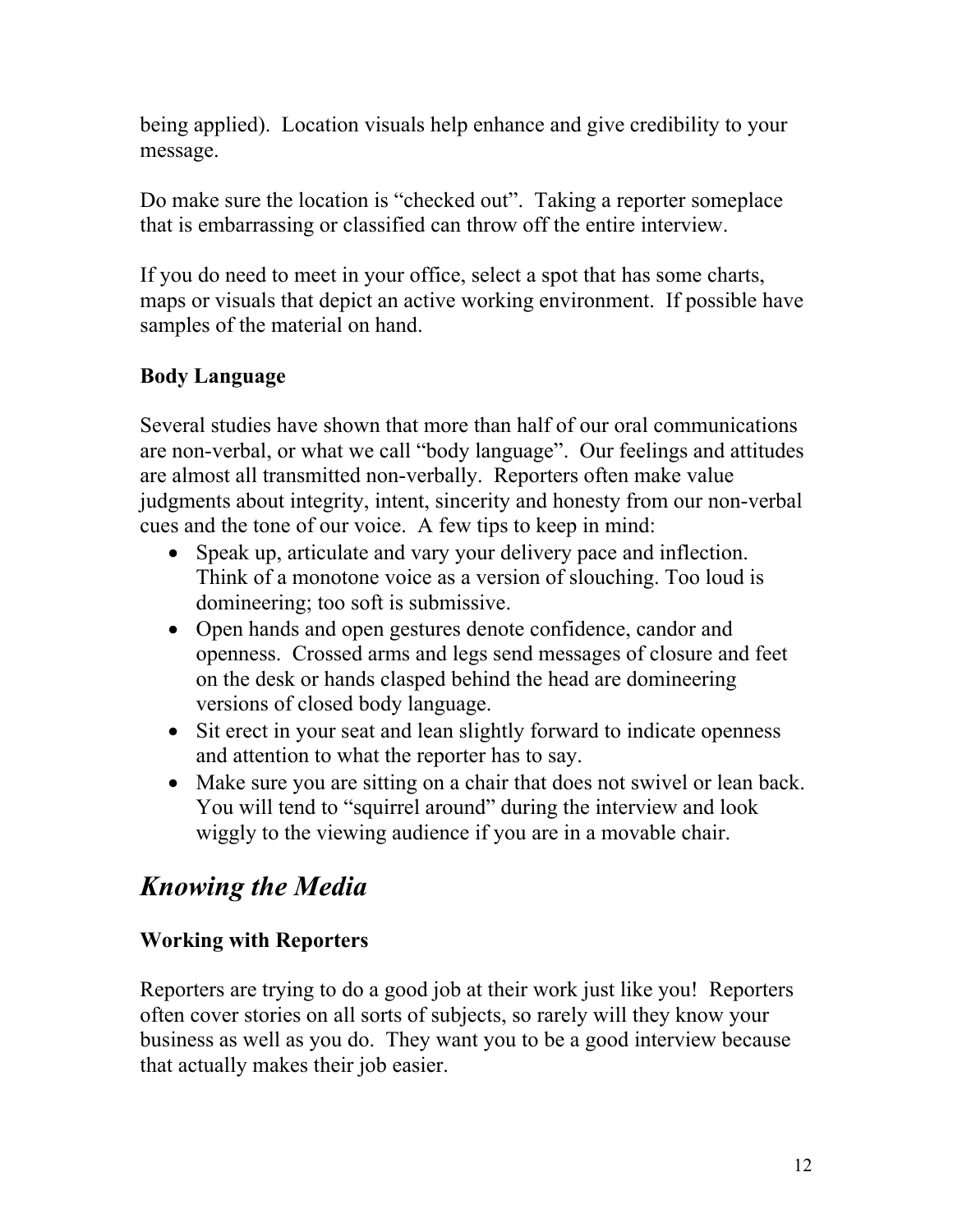Your attitude can be very important. If you go into an interview with a negative attitude – "what's this reporter going to do to me", the reporter will sense it and respond the way they are trained – "why is this person scared? or what are they trying to hide?".

It is your job to tell about your program. Do it pleasantly, positively and professionally. Reporters do respect candor, competence and confidence. The reporter's view of you can affect the tone of the story.

Reporters are not your personal friends. There is no such thing as off-therecord. Every word you say to a reporter can be included in the story.

#### **Different Types of Media**

News departments in each type of media have their own unique characteristics. Understanding the differences can help you handle the interview and interview process.

|            | Print             | TV                 | Radio             |
|------------|-------------------|--------------------|-------------------|
| Deadlines  | 1-2 day deadlines | a.m. or early p.m. | Immediate -often  |
|            |                   | deadlines          | phone interviews  |
| Immediacy  | slow              | fast               | fastest           |
| Info needs | details           | Pictures/talking   | Sound bite        |
|            |                   | heads              |                   |
| Depth of   | In-depth          | Headline with      | Very short        |
| interview  |                   | pictures           | :45 seconds       |
| Graphics   | Yes               | Yes                | $No - sound$      |
|            |                   |                    | effects are good  |
| Reporter   | <b>Beat</b>       | Generalists        | Very general $\&$ |
| experience |                   |                    | usually new       |

#### **General Tips**

Newspaper reporters generally have more time to work on a story. A general fact sheet (a one pager) about your program can help them keep the basic facts straight.

Television reporters don't have a lot of time. Stating your key message up front is helpful to them when they go back to edit the tape for the sound bite. Visuals are very important for them. Don't fight with a picture – it always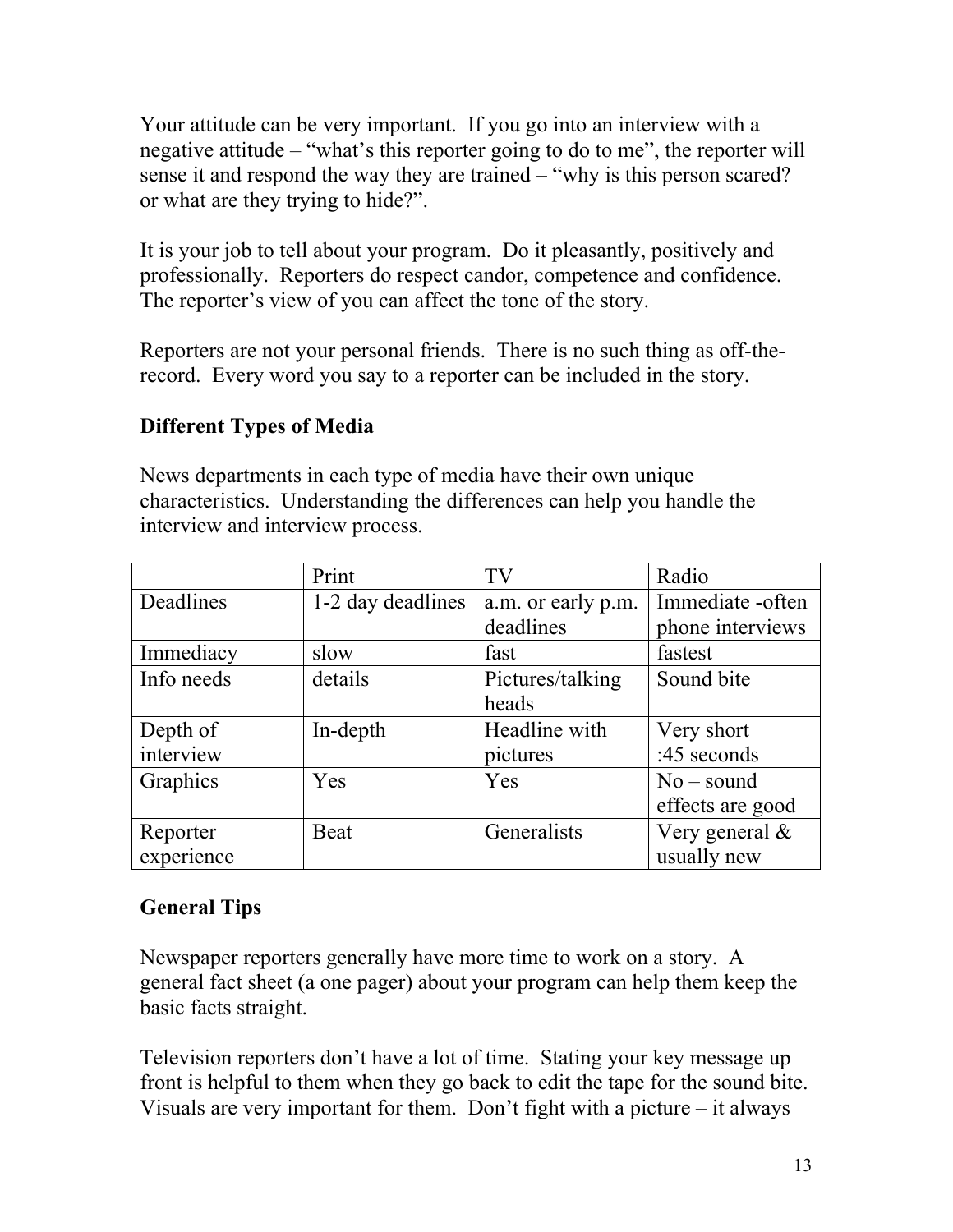wins. (An angry group of people at public meeting can't be denied or dismissed. Acknowledge the "YUCK" factor where appropriate and then move on the top key messages.)

Radio reporters often do their work by phone. Key messages that are very, very short work best. Try to get your key messages down to a set of interesting sound bites.

#### **Return media calls immediately to find out:**

- 1. What's the topic? (Are you the right person to be interviewed)
- 2. What's the type of media and their deadline?
- 3. Do they need background information?
- 4. Tell them you will call them back. (Never start talking immediately)

#### **What reporters dislike the most.**

- 1. People who fail to return their phone calls.
- 2. People who lie or mislead them.
- 3. People who don't understand their deadlines/needs.
- 4. Being "sold" a story that has no news value.
- 5. People who don't explain things in common English.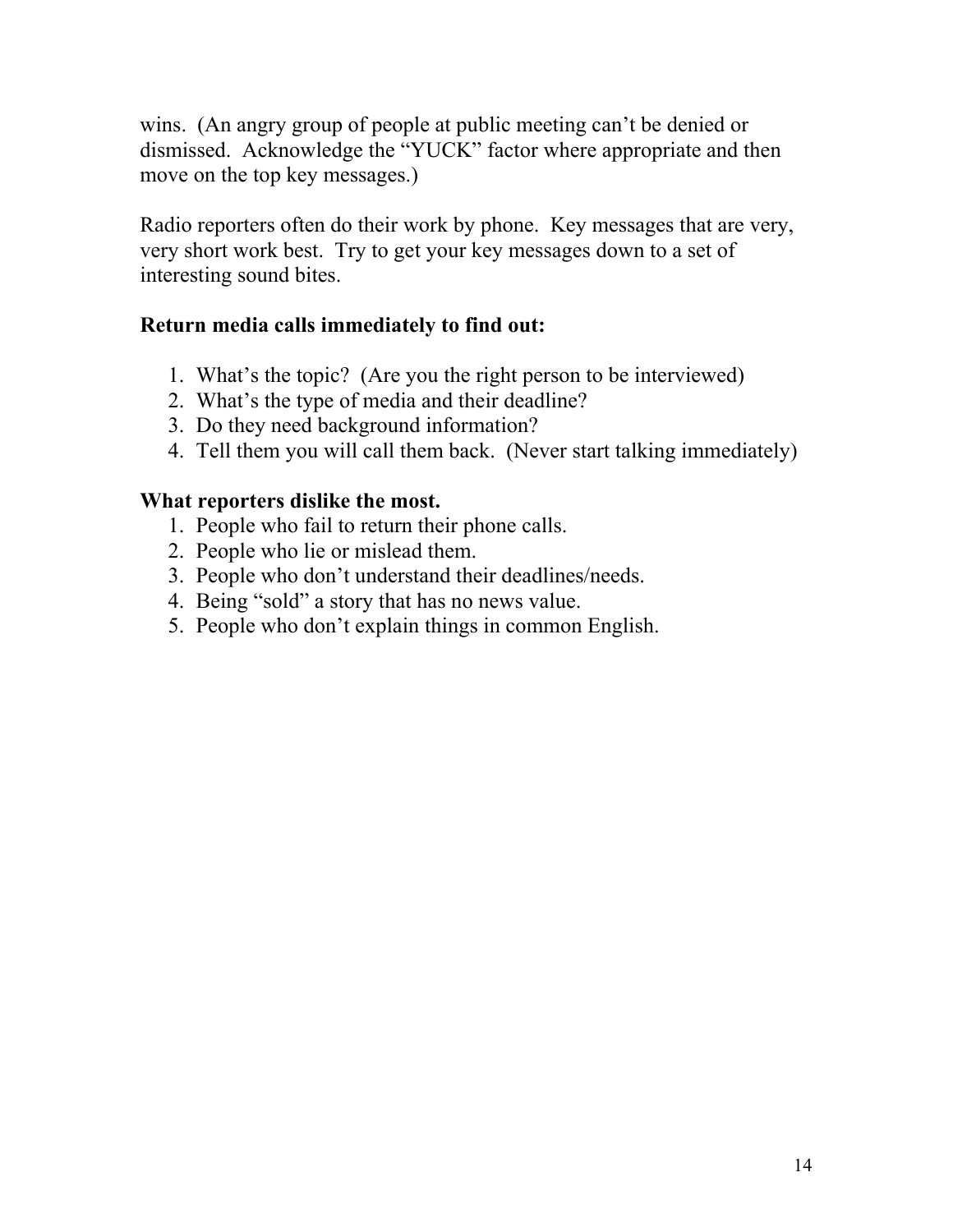# **SUCCESSFUL INTERVIEW CHECKLIST**

There are three possible answers to every question.

- I know the answer and it is……
- I don't know the answer, but I will try to get it for you.
- I know the answer, but I cannot tell you. (The reason why you can't tell better be really good – union negotiations, personnel issue, etc. – something that you have legal backing for.)

State the important fact first.

- Make your key points first, then elaborate. Repeat them often.
- Under tight time deadlines, reporters will often go with the quote they want, missing your real point. If your key points are first and repeated often they will be the quickest ones for the reporter to find in their notes or on the tape.
- Be concise, with 20-30 second answers.

Questions to avoid.

- Avoid either/or questions. (Is it a problem for ground water or is it a problem to have dairy cows eat the grass that grows here?)
- Avoid hypothetical (what if) questions. (What if this is a future health hazard.)
- Avoid third party questions. (Joe told me this material was bad. Is it?)
- Avoid yes or no answers. Provide your key message that is most closely related to the questions. Remember, a tape or notes can be edited to the Yes or No portion of the answer only. They don't have to use any amplification you may have provided.
- Don't give credence to a statement by remaining silent.

Tell the truth, even if it hurts.

- Never reply with "NO COMMENT". If you'd rather not answer say so and explain why.
- Don't hide bad news. To do that is often worse than the story itself.
- If you don't know, don't bluff or make up an answer. Say you don't know.

Simply if complicated.

• Speak from the reader/viewer/listener's point of view.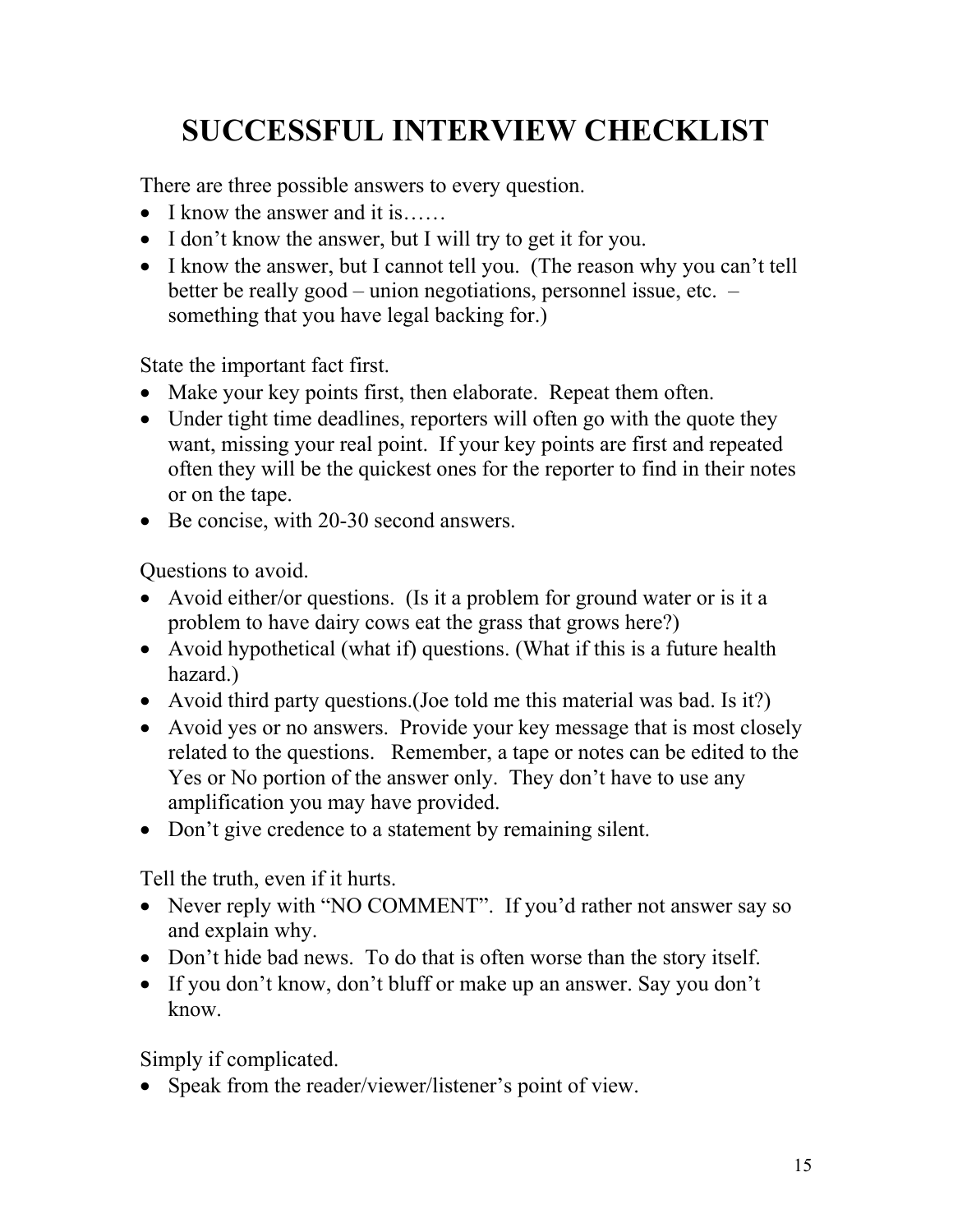- Editors tend to choose what can be explained simply.
- Remember, the reporter's words usually will not show up in the interview. Yours will.
- Speak in a conversational tone.

Do not go off the record.

- Reporters want things they can quote on the record.
- Rule: If you don't want a statement quoted. Don't make it.
- Stick to your points, don't raise "red herrings".

Keep your cool.

- Get comfortable and remain composed. Remember, the reporter always gets the last word.
- Answer at your own pace, but be concise.
- If the reporter asks rapid fire (multiple questions), choose the easiest.
- You have information the reporter wants.
- Relax, be yourself.
- Assume no one knows your business no acronyms or jargon.

Know your audience.

- You are talking the public not the reporter.
- Apply the "SO WHAT?" test. So what does it mean for the public? So what difference does it make?
- Before you speak, make sure your interest is the public interest.
- Put yourself in the reporter's shoes. If there is a difference of opinion, that is news.

#### **After the Interview**

- Offer the reporters the opportunity to call you with additional questions, clarification or if they need more information.
- Don't ask to see the story before it is published or aired.
- Internally review the story when published or aired. Critique your performance or ask others to. Learn from your mistakes.
- If there are inaccuracies or mistakes in the story talk with co-workers, and communications staff on the best way to respond. Generally, resist the urge to call the reporter to critique the story.